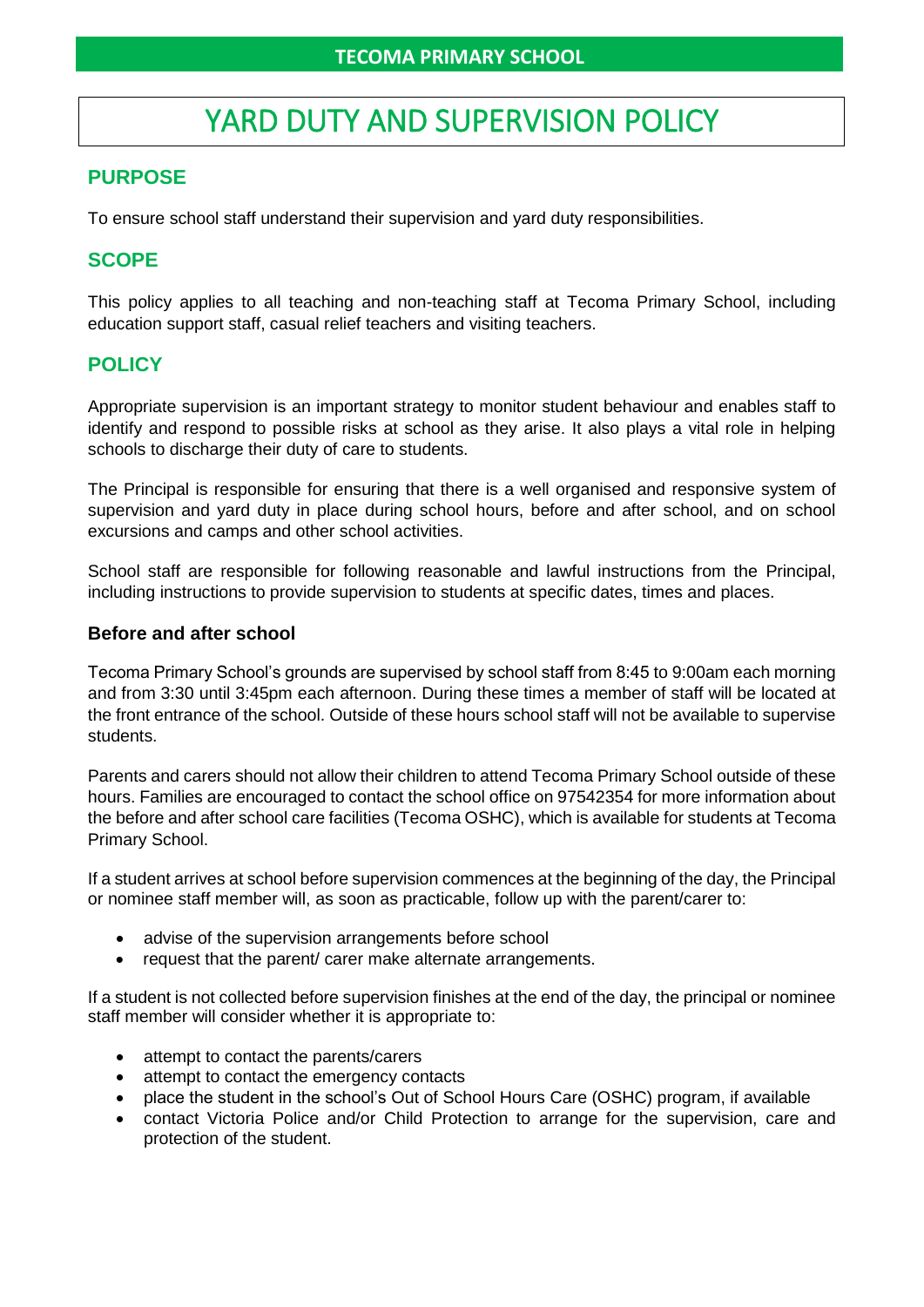## **Yard duty**

All staff at Tecoma Primary School are expected to assist with yard duty supervision and will be included in the weekly roster.

The Assistant Principal is responsible for preparing and communicating the yard duty roster on a regular basis. Any amendments to the Yard Duty Roster will be emailed to all staff in the school's Daily Bulletin, given to any CRTs at the commencement of the day and displayed in the staff room.

#### **Yard duty Areas**

At Tecoma Primary School:

- one staff member supervises the grounds between 8.45am and 9.00am and from 3.30pm until 3.45pm.
- three staff members supervise the grounds, in Areas 1, 2 and 3, throughout each recess and lunchtime in designated areas.

The designated yard duty areas for our school, are:

| YARD DUTY AREAS   |                                                                                                                    |
|-------------------|--------------------------------------------------------------------------------------------------------------------|
| <b>AREA</b>       | Parts of the school covered by this area                                                                           |
| AREA 1            | Outside the library asphalt, toilets, gazebo, footpath, junior<br>$(F - 2)$ playground, staffroom area, quiet area |
| ARFA <sub>2</sub> | amphitheatre, hall embankment, roadway, around 1/2<br>building basketball courts                                   |
| AREA 3            | footpath, vegie patch, oval, senior (3-6) playground                                                               |

| <b>WET DAY/ SEVERE WEATHER DUTY AREAS</b><br><b>Students remain inside</b> |                                                                       |
|----------------------------------------------------------------------------|-----------------------------------------------------------------------|
| <b>AREA</b>                                                                | <b>Classrooms</b>                                                     |
| AREA 1                                                                     | Junior School (Grade 1/2 Building)                                    |
|                                                                            | (Year 1/2 portables students to come into the BER)                    |
| AREA 2                                                                     | Middle School (Senior Corridor)                                       |
| AREA 3                                                                     | Senior School (grade 5 & 6 portables)                                 |
| <b>Prep Learning Centre</b>                                                | School Leadership, as well as other staff rostered on if<br>required. |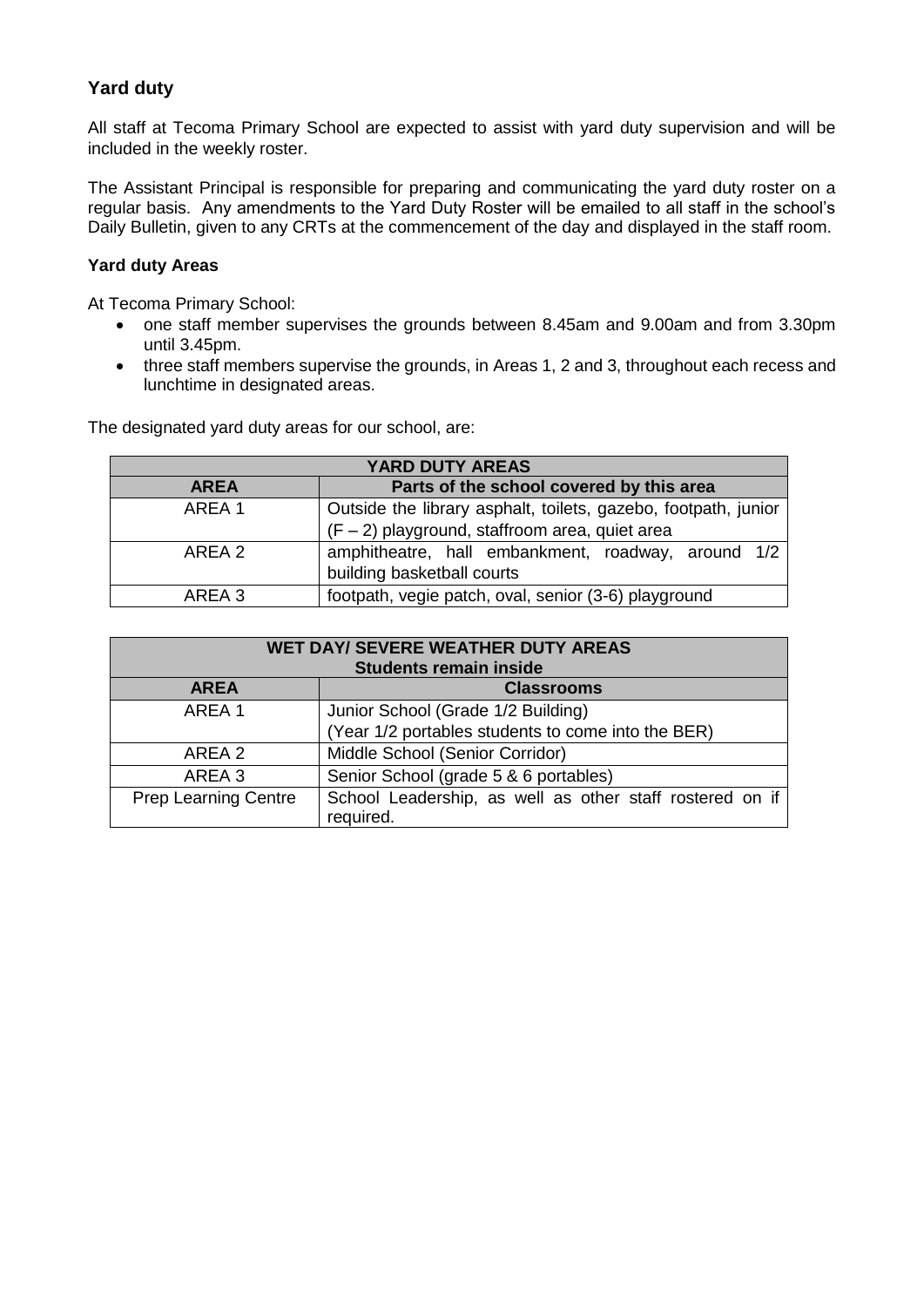

#### **Yard duty equipment**

School staff must:

- wear a provided safety/hi-vis vest whilst on yard duty. Safety/hi-vis vests will be stored in the sick bay
- carry the yard duty first aid bag at all times during supervision. The three, yard duty first aid bags are stored in the sick bay. **These must not be carried by students, as each contains an epipen.**
- Be familiar with the yard duty information pack containing student health and safety information stored in the yard duty bag.
- Carry their mobile phone with them (to be used in an emergency only (such as a child leaving the grounds, medical emergencies, unknown visitor to the school/outside the school fence, etc).

Yard duty equipment must be returned after the period of supervision or handed to the relieving staff member.

School staff must collect their areas yard duty bag from the Sick Bay and wear the provided safety/hivis vest whilst on yard duty. These bags are not to be carried or returned by students, as each holds an epipen.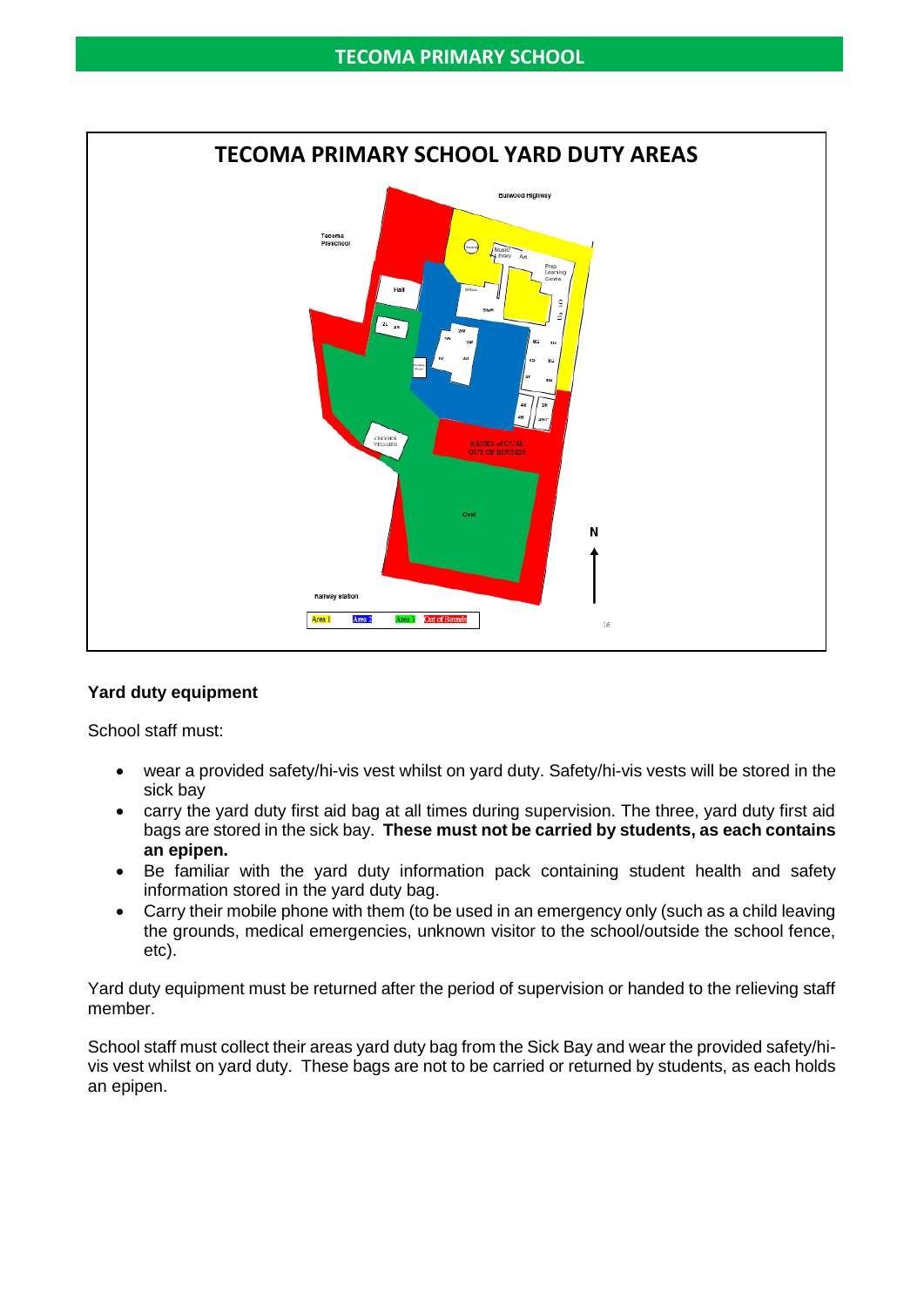## **Yard duty responsibilities**

Staff who are rostered for yard duty must remain in the designated area until they are replaced by a relieving staff member.

During yard duty, supervising school staff must:

- methodically move around the designated zone
- ensure students remain in their designated year level areas (Preps confined to Area 1 for the majority of Term 1, no Prep – 2 students on the 3-6 playground, no 3-6 students on the junior school playground, etc)
- be alert and vigilant
- model SunSmart practices by wearing a hat, during the school's SunSmart months (refer to *SunSmart Policy*) and ensure students are wearing hats too.
- intervene immediately if potentially dangerous or inappropriate behaviour is observed in the yard
- enforce behavioural standards and implement appropriate consequences for breaches of safety rules, in accordance with any relevant disciplinary measures set out in the school's Student Engagement policy
- ensure that students who require first aid assistance receive it as soon as practicable
- log any incidents or near misses, as appropriate, on COMPASS, (or for CRT's on an incident report sheet found in the Yard Duty bag, which is then handed to the Welfare Coordinator/Assistant Principal).

If being relieved of their yard duty shift by another staff member (where the shift is 'split' into 2 consecutive time periods, the staff member must ensure that a brief but adequate verbal 'handover' is given to the relieving staff member in relation to any issues which may have arisen during the first shift.

If the supervising staff member is unable to conduct yard duty at the designated time, they should contact the Assistant Principal with as much notice as possible prior to the relevant yard duty shift to ensure that alternative arrangements are made.

If the supervising staff member needs to leave yard duty during the allocated time, they should contact the Assistant Principal but should not leave the designated area until the relieving staff member has arrived in the designated area.

If the relieving staff member does not arrive for yard duty, the staff member currently on duty should send a message to the office and not leave the designated area until a relieving staff member has arrived.

Students will be encouraged to speak to the supervising yard duty staff member if they require assistance during recess or lunchtime.

#### **Wet Day/Extreme Weather Supervision**

- Students should remain in their classrooms under supervision during recesses and lunch times when the weather is unsuitable for them to be outside.
- This whole school decision is made by the designated staff member in charge.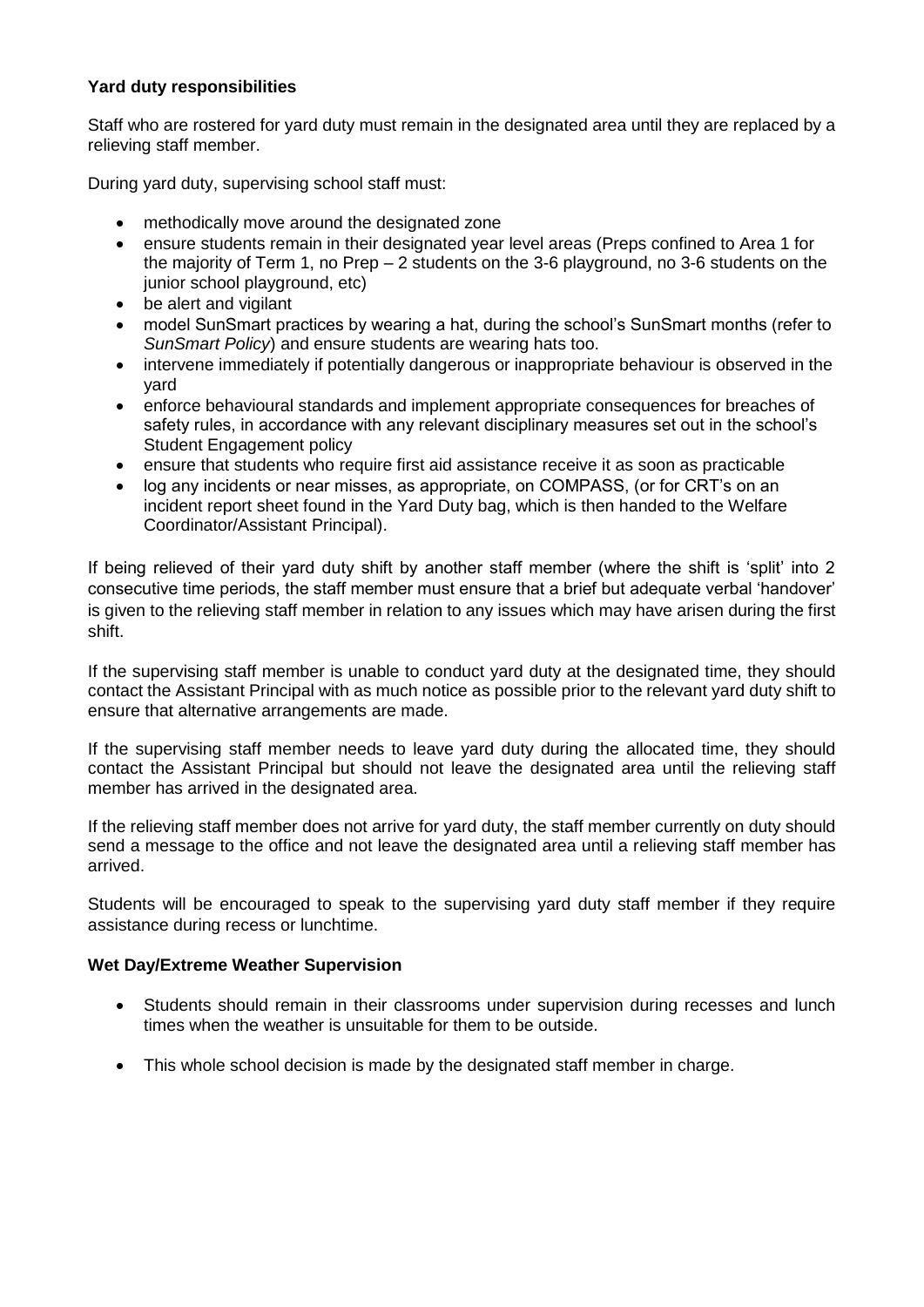## Classroom

- The classroom teacher is responsible for the supervision of all students in their care during class.
- Attendances are marked online, on COMPASS (or Casual Relief Teachers CRT's in paper form) before 9:30am each morning and after lunch to ensure all children are present and accounted for. Where paper copies are generated, attendance slips are sent to the office at the beginning of the school day.
- At no time are students to be left unsupervised in the classroom or specialist areas. This includes before and after school, lunchtimes and recess breaks.
- It is not appropriate to leave students in the care of ancillary staff, parents or trainee teachers (by law, the duty of care cannot be delegated).
- It is not appropriate to leave students in the care of external education providers, for example incursion providers (by law, the duty of care cannot be delegated).
- In an emergency situation, if a teacher needs to leave the classroom unattended at any time during a lesson, they should first contact their teaching buddy, team leader, Assistant Principal or Principal for assistance. The teacher should then wait until a replacement staff member has arrived at the classroom before leaving.
- No student is to be left unsupervised outside the classroom as a withdrawal consequence for misbehaviour. Withdrawal is to be conducted by sending a student to a colleague's classroom, or to the Assistant Principal or Principal. This should be accompanied/followed by documentation.

## School activities, camps and excursions

The Principal and leadership team are responsible for ensuring that students are appropriately supervised during all school activities, camps and excursions, including when external providers are engaged to conduct part or all of the activity. Appropriate supervision will be planned for school activities, camps and excursions on an individual basis, depending on the activities to be undertaken and the level of potential risk involved.

#### Digital devices and virtual classroom

Tecoma Primary School follows the Department's [Cybersafety and Responsible Use of](https://www2.education.vic.gov.au/pal/cybersafety/policy)  [Technologies Policy](https://www2.education.vic.gov.au/pal/cybersafety/policy) with respect to supervision of students using digital devices.

Tecoma Primary School will also ensure appropriate supervision of students participating in remote and flexible learning environments while on school site.

While parents are responsible for the appropriate supervision of students accessing virtual classrooms from home:

- student attendance will be monitored daily
- any wellbeing or safety concerns for the student will be managed in accordance with our usual processes, by contacting (where appropriate the child's parent), the Assistant Principal or Principal.

#### Students requiring additional supervision support

Sometimes students will require additional supervision, such as students with disability or other additional needs. In these cases, the Principal or delegate will ensure arrangements are made to roster additional staff as required. This may include on yard duty, in the classroom or during school activities.